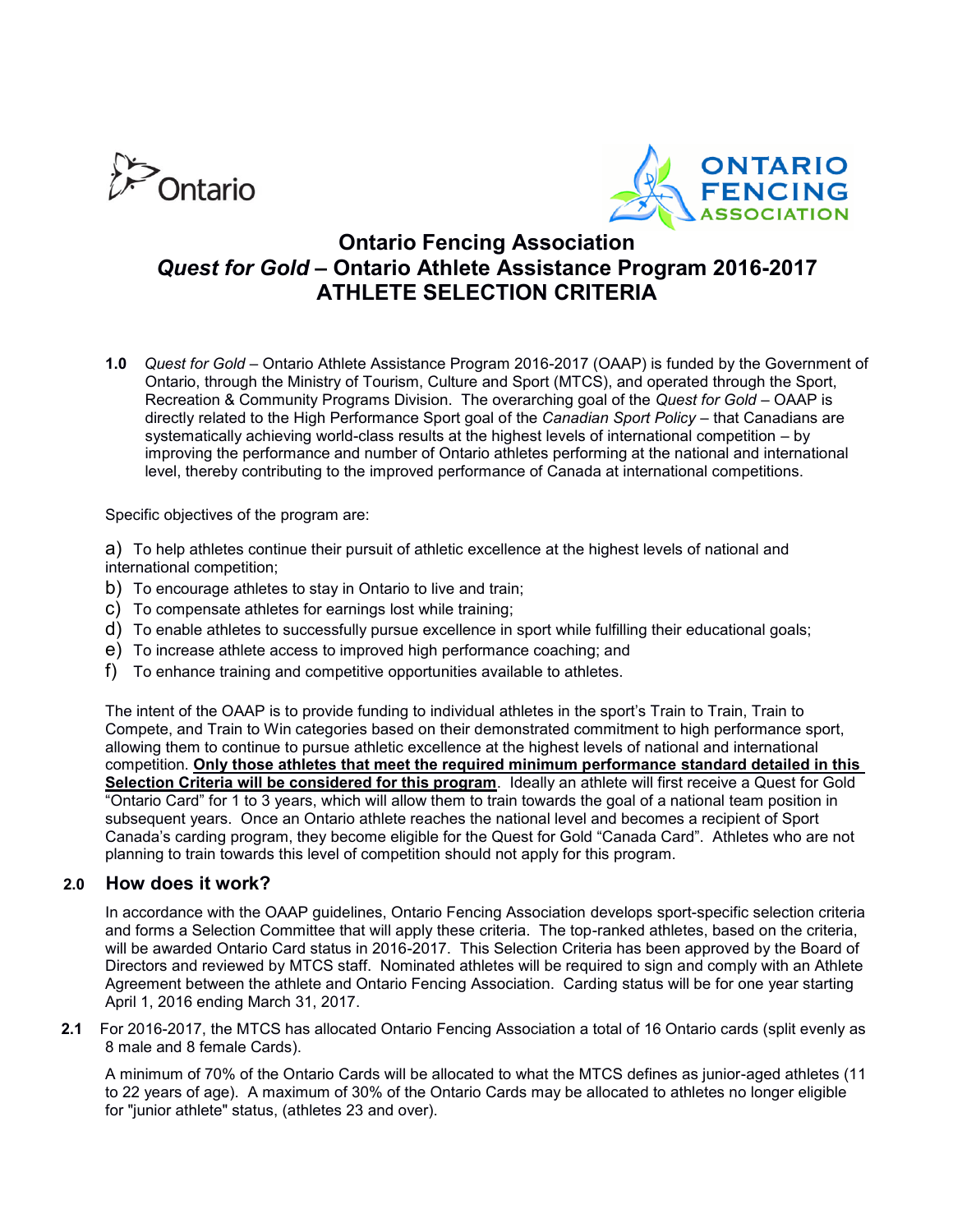**2.2** The 16 Cards issued to Ontario Fencing Association will be specifically allocated to the following categories/disciplines:

| Category                                 | <b>Number of cards</b>          |
|------------------------------------------|---------------------------------|
| Train to Win Senior High Performance     | 6 Full Cards (3 male, 3 female) |
| Train to Compete Junior High Performance | 6 Full Cards (3 male, 3 female) |
| <b>Train to Train Cadet Development</b>  | 4 Full Cards (2 male, 2 female) |

An athlete's age will be determined as of January 1, 2017.

#### **Ontario Fencing Association is not obligated to assign all Ontario Cards if there are an insufficient number of athletes who have demonstrated potential to be considered for future National Teams.**

**2.3** The Selection Committee, as approved by the Ontario Fencing Association Board of Directors is comprised of the following members:

Paul ApSimon, Senior National Team Coach, Woman's Foil David Howes, Senior National Team Coach, Woman's Epee Monique Kavelaars, HP Committee Chair, Ontario Fencing Association Maxime Brinck-Croteau, Technical Director, Ontario Fencing Association

### **How much funding is available?**

The exact level of funding for the 2016-2017 carding year will be determined by the MTCS after the total number of athletes nominated for Ontario Card status has been determined. Funding will be released prior to March 31, 2017.

## **How will the Ontario Fencing Association Selection Committee decide who receives funding?**

The Ontario Fencing Association Selection Committee will use the Ministry of Tourism, Culture and Sport Eligibility Criteria and the Sport Specific Selection Criteria detailed below to determine which athletes will be nominated for Ontario Card status in 2016-2017:

## **3.0 Ministry of Tourism, Culture and Sport Eligibility Criteria:**

All athletes must meet the Ministry of Tourism, Culture and Sport's minimum athlete eligibility criteria:

- · Athlete must be a Canadian citizen or permanent resident (previously known as a Landed Immigrant).
- Athlete must be a permanent resident of Ontario **for one year prior** to his/her nomination for carding status, (and continue to be a permanent resident throughout the term of the agreement).
- Athletes who have achieved Canada Card status (carded by Sport Canada) are not eligible for Ontario Cards.
- Athletes must be living in and continuing to train in Ontario.

### **3.1 Residency Exceptions**:

Exceptions to these criteria, known as a "Residency Exception" will be considered **on a case specific basis by the Ontario Fencing Association** Selection Committee provided that the athlete can substantiate in writing that:

(a) He/She cannot receive the required level of training in Ontario and is out of the province **temporarily** during the year (i.e. due to lack of facilities, coaching, competitions);

(b) He/She must attend a post-secondary institution out-of-province either because the course of study is not offered by an Ontario institution; or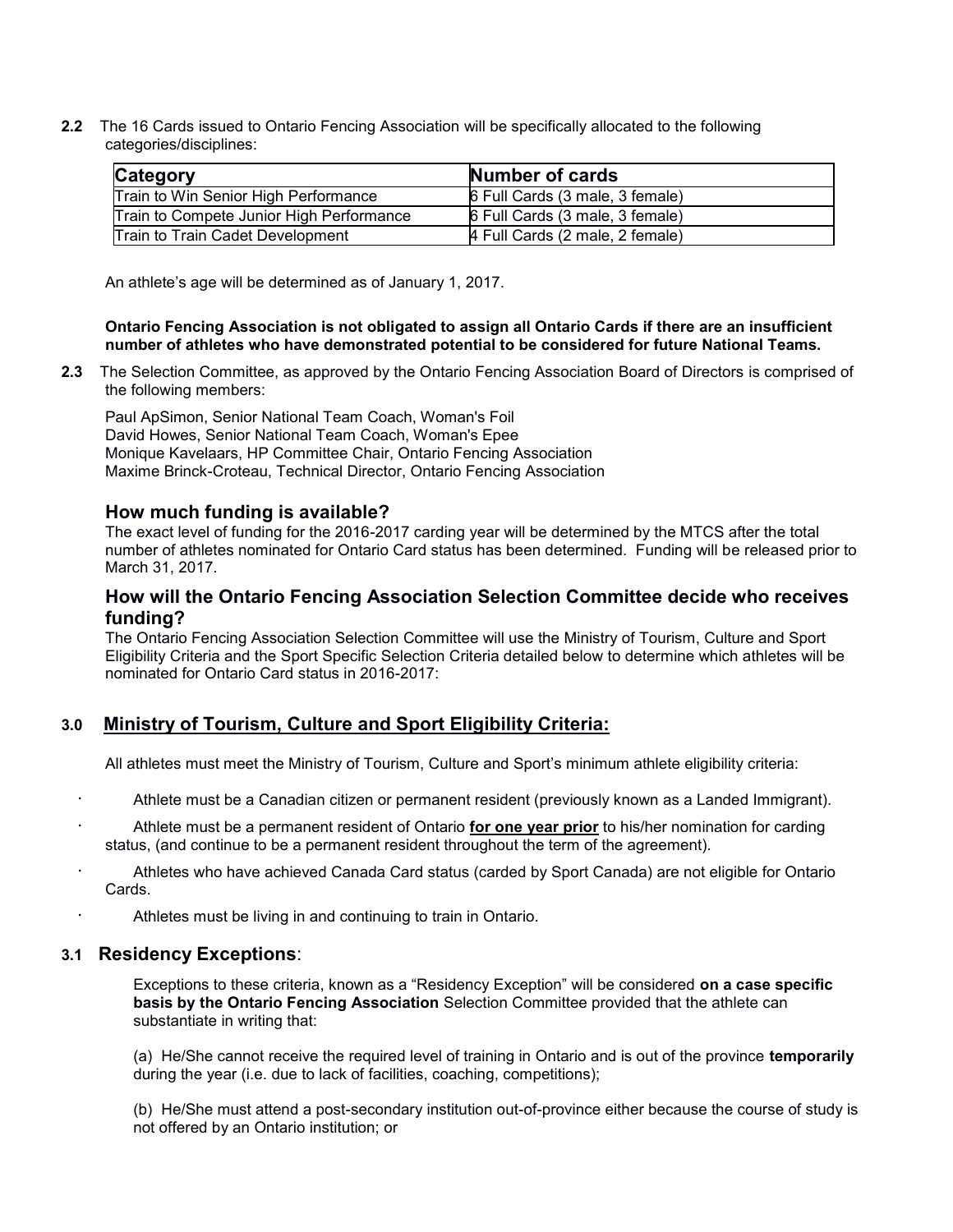(c) It is more financially feasible to attend a post-secondary institution out-of-province, or other extenuating circumstances that require the athlete to be out of the province.

Any change in an athlete's residency status must be communicated in writing to the PSO/MSO immediately.

The onus is on the athlete to demonstrate that he/she needs to be out-of-province for one of the above reasons. **The athlete must submit written documentation to the Ontario Fencing Association by no later than December 15th 2016, clearly indicating how they meet a residency exception(s).** 

Athlete's applying for a Residency Exception related to exception (a) above, who are training at an NSOapproved National Training Centre MUST include a letter from the NSO outlining their support for the athlete, the progress the athlete is making and the athlete's potential to make the national team level. Additional documentation may include, but shall not be limited to an explanation of why the athlete is training out of province, whether or not the athlete was formally invited by the NSO, what additional opportunities are being made available beyond those provided in Ontario; and any other information that will illustrate that the athlete is receiving enhanced training while still meeting all obligations of the Ontario Fencing Association.

# **3.2 Length of time living outside Ontario:**

Athletes living outside Ontario for more than 30 consecutive days within the ministry fiscal year 2016-2017 for athletic or academic purposes must demonstrate, to the satisfaction of the PSO/MSO Selection Committee that appropriate training programs are in place and are being monitored by the PSO/MSO. The onus is on the athlete to:

- 1. Provide a written plan outlining their training and competition plans to the PSO/MSO prior to their departure from Ontario, as part of their Residency Exception request (due December 15<sup>th</sup> 2016); and
- 2. Adhere to the PSO/MSO-approved competition and training plan throughout the carding cycle. At a minimum, this requires regular (monthly) contact by the athlete with the PSO/MSO (Technical Director); and
- 3. Submit regular (monthly) training logs to the PSO/MSO to track progress against the PSO/MSOapproved competition and training plan.

\*\*\*Athletes who were formally invited to and are currently participating in their NSO's national team training program are exempt from this requirement.\*\*\*

# **3.3 Ministry criteria continued:**

- · Athlete must be a member in good standing with PSO/MSO and NSO where applicable;
- · Athlete must have entered into a Sports Organization Athlete Agreement with his or her PSO/MSO and must be in full compliance with the terms and conditions of that agreement;
- · Athlete must have met all terms and conditions of any previous *Quest for Gold* Sports Organization Athlete Agreements to the satisfaction of the PSO/MSO in order to be eligible for consideration in 2016-2017;
- · Athlete must demonstrate a commitment and dedication to a proper training and competitive program, the goal of which is to continue to train towards a national team position and Sport Canada carding;
- Athlete's coach should be minimum Level 2 NCCP certified or trained status Competition Stream or the sport's equivalent in the Instruction Stream, or be engaged in completing this training, as determined by the PSO;
- Athlete must not be under a sanction that prohibits competition as per the Canadian Anti-Doping Policy;
	- Athlete must be attending an educational institution full-time (i.e. elementary and secondary schools):
		- $\triangleright$  Exceptions will be made provided that the athlete can substantiate that his/her training will not allow for full-time attendance or if an athlete requires special needs that preclude full or part-time attendance (e.g. Athlete with a disability (AWAD) athlete);
- Athletes who have completed their area of study at the secondary level (i.e. high school) and who continue to train towards participation in major national or international competitions will also be considered;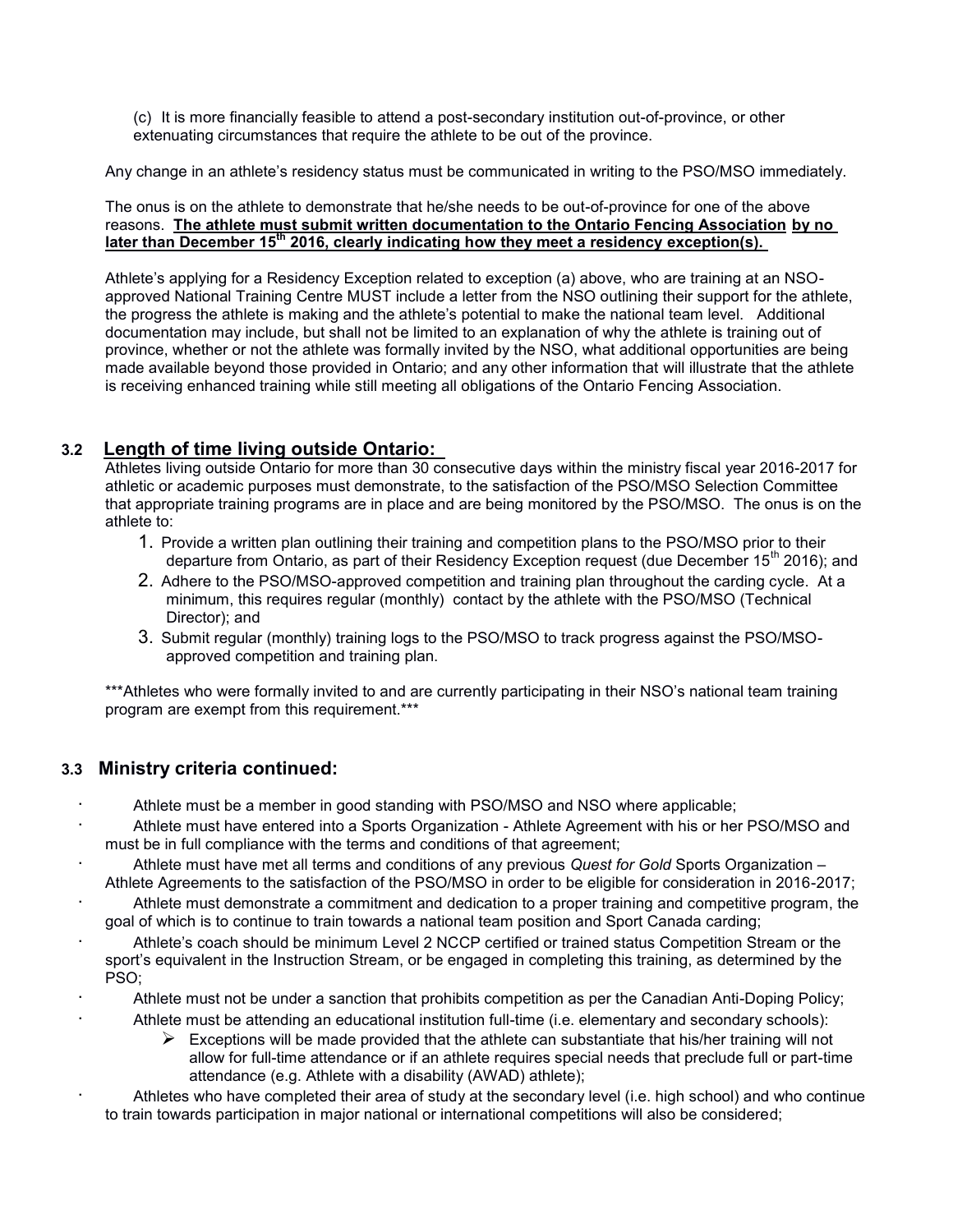- If eligible, the athlete must compete, and continue to compete solely for Ontario and/or Canada for one year from the date of the Minister's letter informing the athlete of acceptance into OAAP program, at Canada Games and other national competitions involving provincial team competitions;
- · Athlete must not receive financial support from any other provincial/territorial athlete assistance program. This does not include academic scholarships, bursaries, student grants, student loans, social assistance, disability pensions, and other forms of financial assistance that have nothing to do with competitive sport.
- · Eligibility will be limited to Ontario junior-aged athletes, ages 11-22 ("junior-aged" refers to chronological age, not a sport's specific age category - only exception is for PSO/MSOs using 30% of Ontario Card allotment for athletes older than 22 years of age who have been identified as a potential next generation national team athlete by the PSO/MSO's selection process.
- **3.4** Residency Exemption for Military Families: The one-year Ontario residency requirement is waived for any Ontario Card or Canada Card applicant who is a spouse or dependant of a: Regular Force member of the Canadian Forces; or Reservist currently deployed by the Canadian Forces into active service and who takes up residence in Ontario during the fiscal year. This means that eligible military family members now qualify for OAAP funding immediately upon becoming residents of Ontario. Please contact Ontario Fencing Association for more information if you are applying for this exemption.
	- To be deemed a potential next generation national team athlete, the athlete must be age-eligible to compete on the national team in the year following receipt of Ontario Card funding.
	- All athletes under the age of 18 must have their parent or legal guardian sign their OAAP application form. Cheques will be processed in the name of the eligible athlete.
	- An athlete can only be nominated to receive *Quest for Gold* funding in one sport.

## **4.0 Athletes funded through the Sport Canada AAP:**

Ontario athletes who have been nominated and accepted for funding through Sport Canada's AAP within the government of Ontario's fiscal year (April 1, 2016 to March 31, 2017) and who continue to meet AAP and OAAP eligibility requirements will automatically be considered for a *Quest for Gold* 'Canada Card'. MTCS will contact those athletes directly at the mailing and email addresses the athlete provided to Sport Canada. Athletes are solely responsible for ensuring that their contact information is kept accurate and up to date at all times.

An athlete who received Sport Canada AAP carding during any part of MTCS' fiscal year April 1, 2015 to March 31, 2016 and/or any part of fiscal year April 1, 2016 to March 31, 2017 and is no longer in receipt of Sport Canada Athlete Assistance shall not be eligible to receive *Quest for Gold* funding during fiscal year 2016-2017 (April 1, 2016 to March 31, 2017.)

The intent of this rule is to prevent athletes whose performance levels and rankings no longer qualify them for Sport Canada carding from taking an Ontario Card from a future national-level athlete.

## **4.1 Canada Card Exception (CCE)**

Exceptions may apply to this rule (known as a **Canada Card Exception (CCE)**) and will be considered by the Ministry on a case-by-case basis. Exceptions may include, but may not be limited to logistical or administrative changes (e.g. reduction in Sport Canada carding allocation), injuries, etc.

It is the sole responsibility of the athlete to contact Ontario Fencing Association Selection Committee prior to (December 15<sup>th</sup> 2016) to request a CCE. The athlete must submit, in writing, an explanation of why they have not been, or do not expect to be re-carded by their NSO. The submission must include a statement from the NSO, signed and dated on their letterhead, confirming that the athlete still has potential to return to the NSO's carding program in the future. It is the responsibility of the athlete to submit this letter to the PSO; the Ontario Fencing Association will not obtain this letter from the NSO on the athlete's behalf.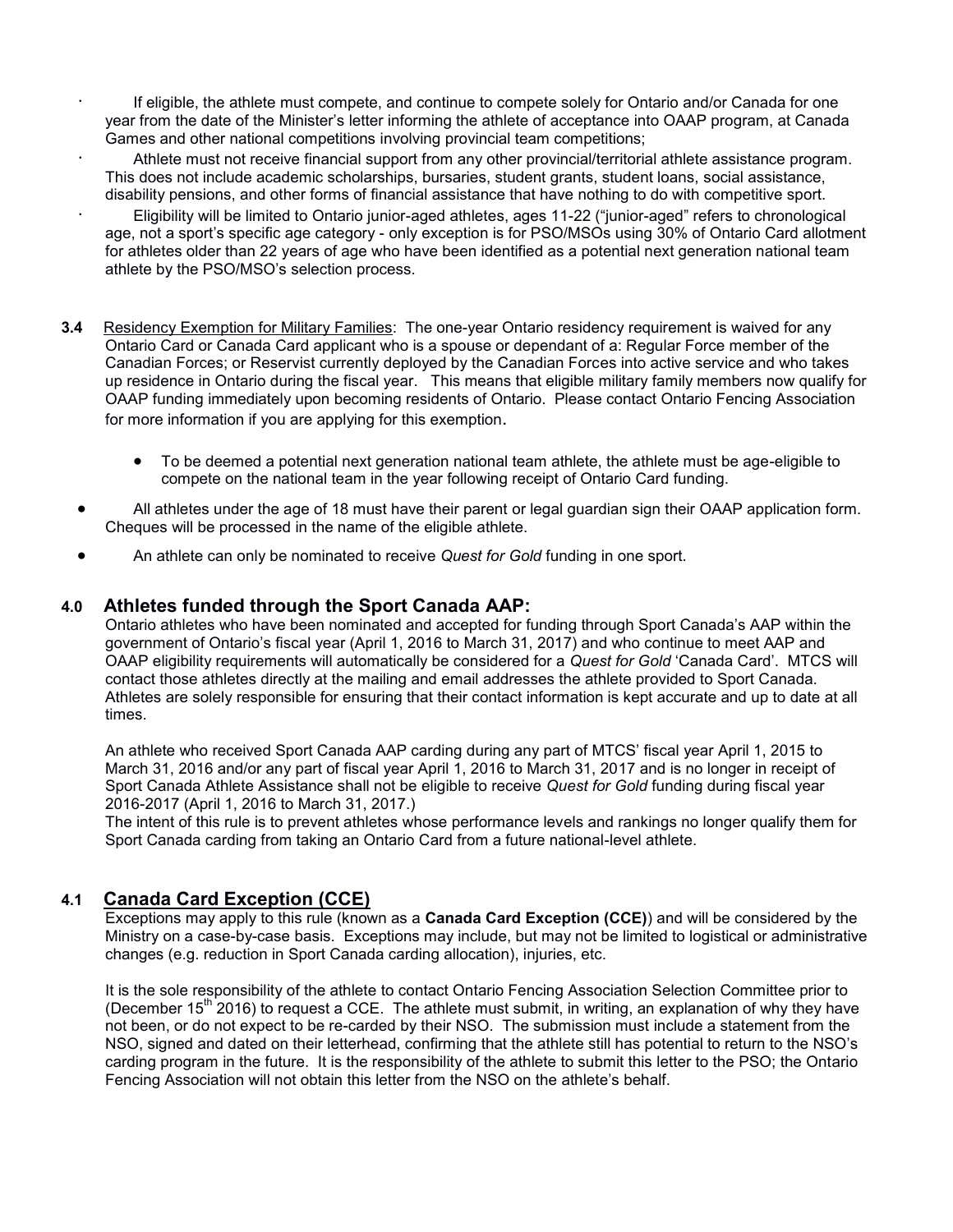Ontario Fencing Association will then contact MTCS in writing prior to the submission of the Athlete Nomination Form to seek individual Canada Card Exceptions. Ontario Fencing Association is not responsible for seeking a CCE for any athlete unless requested to do so by the athlete as detailed above.

# **5.0 National College Athletic Association (NCAA):**

On August 1, 2013, the NCAA revised their By-law that previously prevented an athlete from accepting grants from a governmental entity, such as Quest for Gold. Despite this change, any athlete considering an application to an NCAA institution is strongly encouraged to contact the NCAA Eligibility Center prior to applying for QFG funding.

The onus is entirely on the athlete to determine the impact of accepting OAAP funding on current or future NCAA eligibility and to decide whether or not to accept OAAP funding. The athlete will be required to acknowledge this onus and responsibility when signing the OAAP Ontario Card application form and agreeing to the related terms and conditions of the program. Athletes are strongly encouraged to contact the NCAA Eligibility Center to determine the impact of *Quest for Gold* - OAAP funding on current or future eligibility for a NCAA scholarship or on eligibility to compete in a non-scholarship NCAA sport.

National Collegiate Athletic Association [www.ncaa.org](http://www.ncaa.org/)

NCAA Eligibility Center mailing address: NCAA Eligibility Center P.O. Box 7136, Indianapolis, IN 46207 Toll-free phone number (U.S. callers) - Customer service line – 877-262-1492 Phone number (international callers) - Customer service line – 317-223-0700 Fax number - 317-968-5100

# **6.0 Ontario Fencing Association Athlete Selection Criteria:**

The following sport specific athlete selection criteria will be utilized in the identification, ranking and selection of athletes for Ontario Cards:

The qualification period will be **Sept. 25, 2016 to Jan. 10, 2017**

Minimum Standards for Eligibility:

- Athlete must be a current member of the Ontario Fencing Association's High Performance Development Program (HPDP) available on the OFA website [www.fencingontario.ca.](http://www.fencingontario.ca/)
- Selections are conditional on the selected athlete following their Provincial HPDP approved training and competition plan, regularly submitting training progress reports in accordance with Ontario HPDP guidelines, and taking part in mandatory events and training camps. Exemptions can be requested in advance of a specific event. Exemptions will be granted on a case-by-case basis once discussed between the High Performance Committee.
- To be eligible for selection athletes must be fit to compete.

#### **Train to Win Senior High Performance**

**Priority 1– Individual events: Athletes ranked in the Top 64 in the Official FIE Senior Individual Ranking**. If tied, the athlete with the most points in the HP Selection Ranking will be ranked higher.

**Priority 2** – **Individual events: Athletes who qualified for the 2016 Senior Pan Am Championships.** If tied, the athlete with the best individual Official FIE Ranking will be ranked higher. If still tied, the athlete with the most points in the HP Selection Ranking will be ranked higher. If still tied, the athlete with the best result in one World Cup will be ranked higher.

**Priority 3 -Individual: Athletes who have achieved minimum of 2 FIE points on the FIE ranking** If tied, the athlete with the most points in the Senior HP Selection Ranking will be ranked higher.

**Priority 4 - Priority 4 - Individual: Athletes who have the highest point total on the CFF HPP ranking. (**minimum 50 points)

**Priority 5 – Individual: Athletes with the Highest points total on the CFF Domestic Ranking.**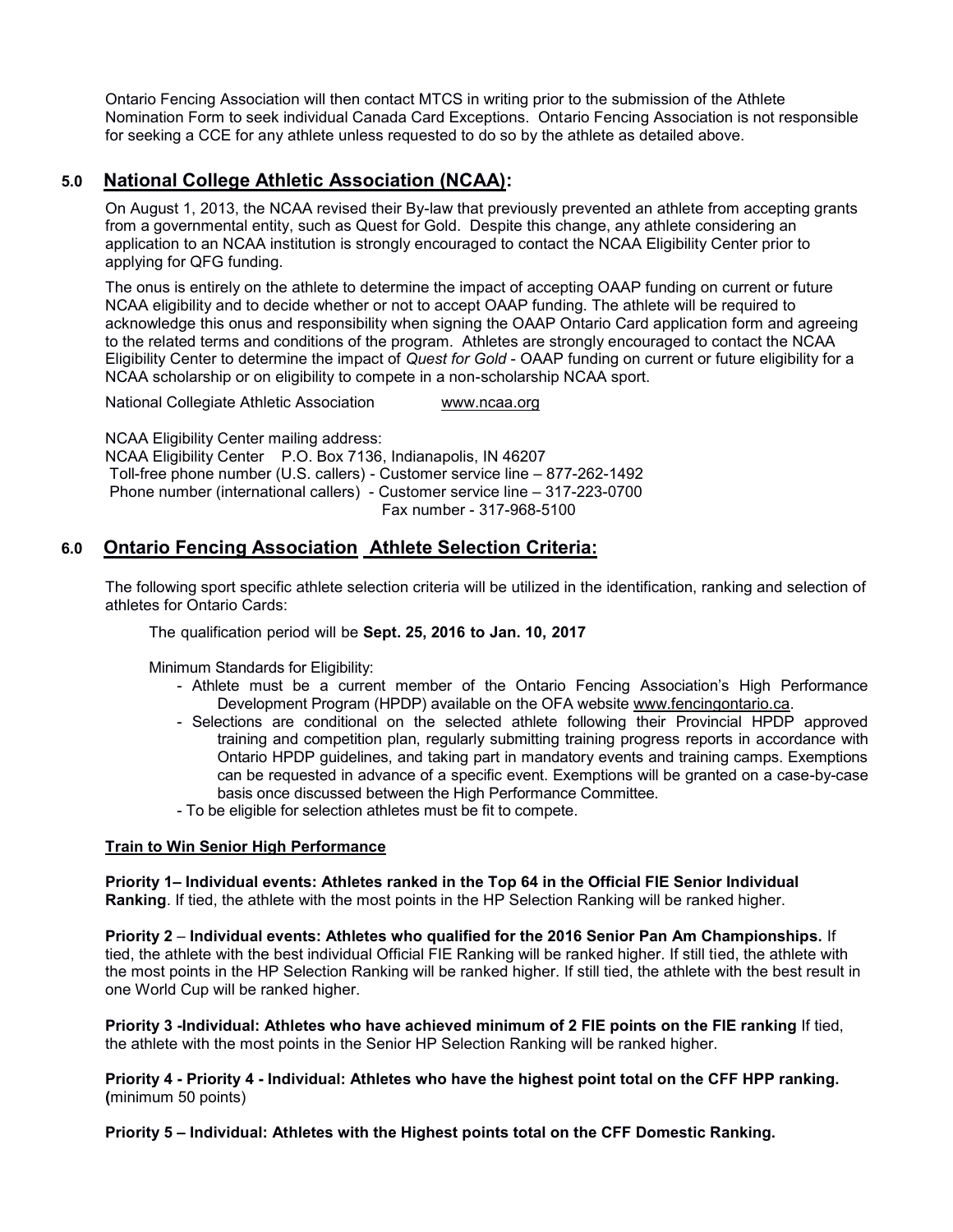#### **Train to Compete Junior High Performance**

**Priority 1 – Individual events: Athlete who participated at the 2016 Junior World Championships in an individual event.** If tied, the athlete with the most points in the Junior HP Selection Ranking will be ranked higher.

**Priority 2 – Individual events: Athlete who is ranked top 64 in the 2016-2017 FIE Official Junior World Rankings as of Jan 1 2017.** If tied, the athlete with the most points in the Junior HP Selection Ranking will be ranked higher.

**Priority 3 - Individual: Eligible athlete who participated at the 2016 Junior Pan-Am Championships in an individual event.** If tied, the athlete with the most points in the Junior HP Selection Ranking will be ranked higher.

**Priority 4 - Individual: Athletes who have achieved minimum of 6 Junior FIE points on the Junior FIE Ranking. Jan. 1 2017** If tied, the athlete with the most points in the Senior HP Selection Ranking will be ranked higher.

**Priority 5 - Individual: Athletes who have the highest point total on the CFF Junior HPP ranking.(Minimum 50 points)**

**Priority 6 –Individual: Athletes who have the highest Point total on the CFF Domestics ranking as of Jan. 10,2017**

#### **Train to Train Cadet Development**

**Priority 1 – Individual events: Athlete who participated at the 2016 Cadet World Championships in an individual event.** If tied, the athlete with the most points in the Cadet HP Selection Ranking will be ranked higher.

**Priority 2 - Individual: Eligible athlete who participated at the 2016 Cadet Pan-Am Championships in an individual event.** If tied, the athlete with the most points in the Cadet HP Selection Ranking will be ranked higher.

**Priority 3 - I Priority 5 - Individual: Athletes who have the highest point total on the CFF Cadet HPP ranking.(Minimum 50 points)**

**Priority 4 – Individual: Athletes with the Highest points total on the CFF Domestic Ranking as of Jan 10,2017**

## **8.0 Failure to Meet Selection Criteria for Health-related Reasons**

Athletes who, for strictly health-related reasons, have not achieved the standards required for nomination of carded status **may** be considered for nomination under the following conditions:

The athlete has fulfilled all reasonable training and rehabilitation requirements aimed at a speedy return to full high-performance training and competition during the period of his or her injury, illness or pregnancy and, despite making every reasonable effort to attain the applicable carding standards during the year in which the injury, illness or pregnancy occurred, has failed to do so, in the view of the PSO/MSO, for reasons strictly related to the injury, illness or pregnancy.

The Ontario Fencing Association, based on its technical judgement and that of a PSO/MSO team physician or equivalent, indicates in writing the expectation that the athlete will achieve at least the minimum standards required for carding during the upcoming carding period.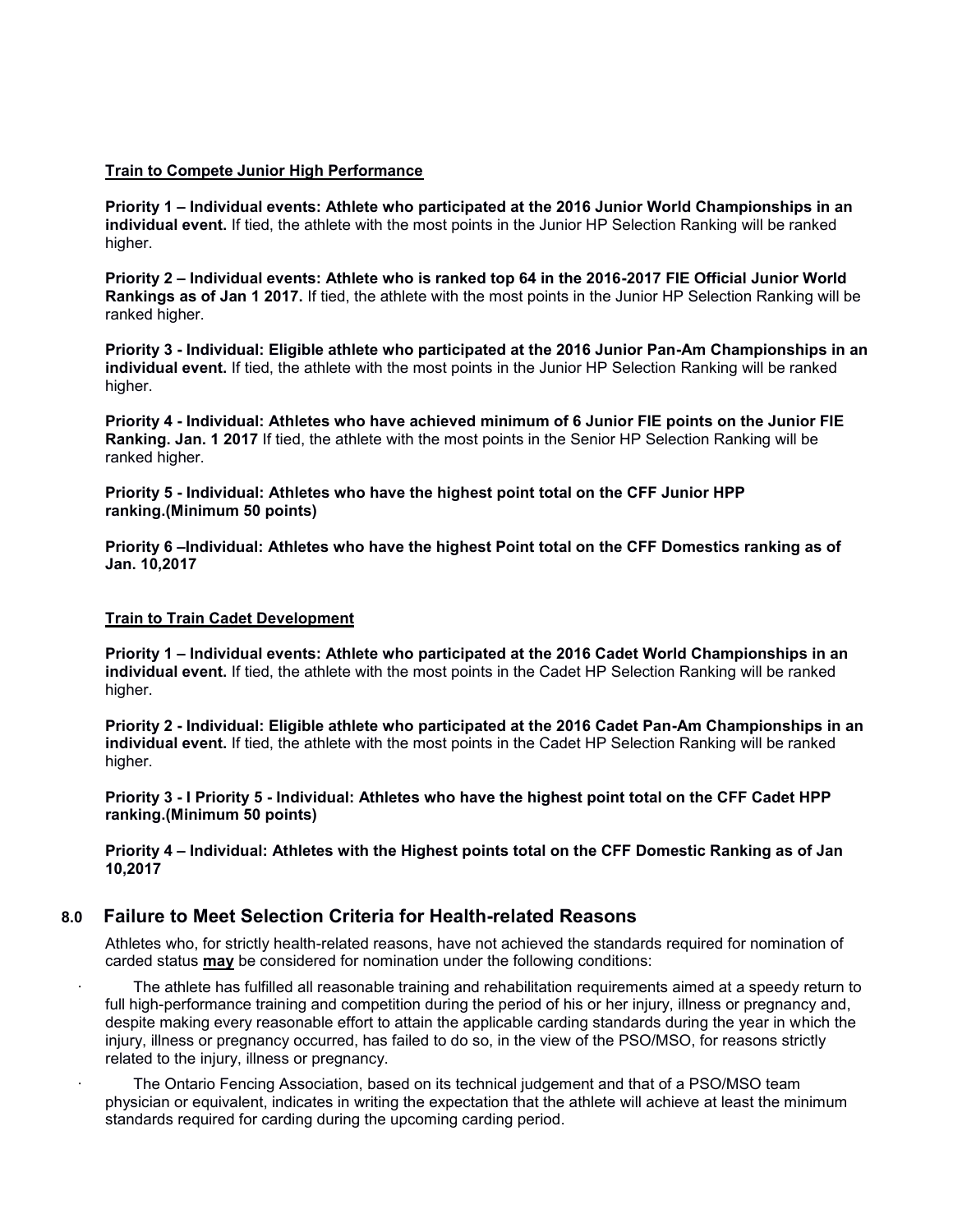- The athlete has demonstrated and continues to demonstrate his or her long-term commitment to highperformance training and competition goals, as well as his or her intention to pursue full high-performance training and competition throughout the carding period for which he or she wishes to be renewed despite not having met the carding criteria.
- An injured athlete may be considered as a priority 6
- **9.0 Alternates:** Ontario Fencing Association will also nominate alternates to those athletes nominated for Ontario Card status. Alternates will be those athletes who are ranked directly behind those athletes nominated for the allotment of Ontario Cards in a particular category/discipline. The names of alternates will be published along with the names of nominated athletes. If an athlete drops out or is removed from the OAAP an alternate will be substituted into that athlete's position, provided that:
	- Alternate is substituted within 2016-2017 fiscal year;
	- · An alternate meeting all requirements is available from the same category/discipline/card level (Full/Half);
	- Funding for athlete being substituted is still available within fiscal year (e.g. full funding for card has not already been paid out to athlete no longer in program).

### **10.0 To Apply:**

All Ontario athletes ranked in the top twelve (12) of the High Performance Development Program (HPDP) Selection Rankings as of Jan. 10, 2017 will be automatically considered for Quest. A specific application is not required, as the OFA automatically ranks all eligible athletes.

Annual Training and Competition Plan and athlete training log for September to December 2016, signed by the HPDP coordinator must be submitted no later than **December 31, 2016** to:

Maxime Brinck-Croteau max\_bc@fencingontario.ca 42 Pepperell Crescent Markham, ON L3R 3G8 647-864-8629

- **10.1** Any athlete requesting a "Residency Exception" must submit this information by December 15<sup>th</sup> 2016 as detailed above.
- **10.2** It is the sole responsibility of the athlete to provide a full and complete application that meets all stated requirements. Ontario Fencing Association will neither review applications in advance of the deadline in order to make applicants aware of any missing/incorrect information and/or attachments nor make corrections on behalf of the athlete. Any revisions on the part of the athlete will only be accepted prior to the posted submission deadline.

Applications that are sent directly to the Ministry of Tourism, Culture and Sport rather than to Ontario Fencing Association will not be considered valid or to have been received by the Ontario Fencing Association deadline.

**10.3** An email will be sent by **December 16th 2016** confirming receipt. It is the athlete's responsibility to contact the Ontario Fencing Association if this email is not received to be certain that the application has been successfully received by the deadline date.

The Sports Organization – Athlete Agreement will only come into effect if an athlete is selected and accepts carding status through the OAAP program. Athletes who fail to return a signed Athlete Agreement by the deadline date will not be carded.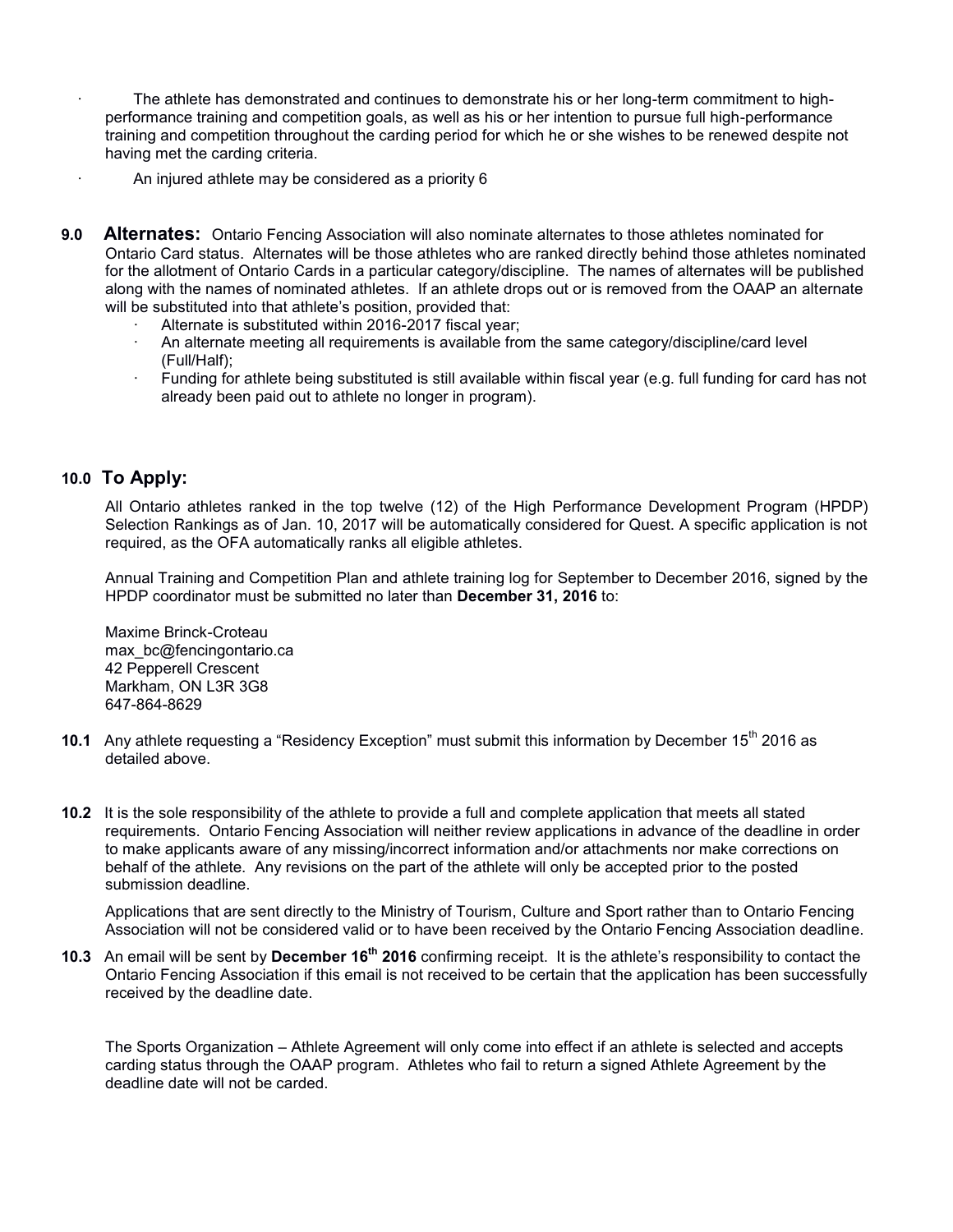**10.4 Ontario Fencing Association** will publish or make known a draft list of athletes nominated for Ontario Card status by no later than **January 19, 2017**.

In the event of a conflict or inconsistency between the MTCS eligibility requirements detailed in the MTCS binder provided to PSO/MSOs and duplicated in the Athlete Handbook provided to each nominated athlete and the eligibility requirements listed in the PSO/MSO Athlete Selection Criteria Document prepared by the PSO/MSO, the MTCS Binder/Athlete Handbook shall prevail.

### **11.0 Appeals**

Athletes who have not been nominated for an Ontario Card by the Ontario Fencing Association Selection Committee or who have been nominated for a 'Half Card' versus a 'Full Card', where applicable will be allowed to appeal that decision by filing a "Notice of Appeal" with MTCS. Appeals will be heard by an Appeals Committee comprised of representatives from the sport community, selected by the MTCS.

Grounds for appeals will be limited strictly to issues related to:

- A) Whether or not the Selection Committee has completed the selection process in accordance with its own published selection criteria and related procedures;
- B) Whether or not the Selection Committee applied the selection criteria in a manner that was free from bias, discrimination and/or conflict of interest.

Issues related to the specific content or selection requirements contained in the Ontario Fencing Association Selection Criteria are not grounds for an appeal and should therefore be discussed directly with the leadership of Ontario Fencing Association.

Please note that before an athlete can file a Notice of Appeal, he or she must first ask Ontario Fencing Association for reasons explaining why he or she was not nominated for an Ontario Card.

If the athlete is not satisfied with the Ontario Fencing Association response, the athlete may submit a **Notice of Appeal**, found below. A Notice of Appeal will only be accepted from the athlete or their parent/guardian on the MTCS-provided template (typed or hand-printed, no hand-written entries) through email, regular post, registered mail, courier or delivered in person. One appeal cannot be written on behalf of multiple athletes. The Notice of Appeal must be received by MTCS by noon on the deadline day. Appeals that are delivered personally or by courier shall be deemed to be received on the date of delivery.

Once MTCS has received the Notice of Appeal, it will share it with Ontario Fencing Association, who will then submit a "**Response**" with MTCS by a specified deadline. The Response will outline why Ontario Fencing Association believes that the Selection Committee's decision not to nominate the athlete should be upheld by the Appeals Committee. MTCS will share the Ontario Fencing Association Response with the athlete.

If, after receiving the Ontario Fencing Association Response, the athlete believes that Ontario Fencing Association has raised new or additional reasons to justify the Selection Committee's decision not to nominate the athlete for an Ontario Card, then the athlete will have an opportunity to file a "**Reply**" with MTCS, responding to these additional reasons. The Reply must be limited to these additional reasons and cannot be used to make submissions already raised in the Notice of Appeal, or that the athlete neglected to include in the Notice of Appeal. The Reply will only be accepted on the MTCS-provided template.

Once MTCS receives the Notice of Appeal, the Response, and the Reply (if applicable), it will provide those materials to the Appeals Committee. The Appeals Committee will discuss all appeals at once. During its review of the appeals, the Appeals Committee reserves the right to request additional information from both the athlete and Ontario Fencing Association.

After reviewing an appeal the Appeals Committee will have the authority to:

1. Direct Ontario Fencing Association to redo the selection process using the correct criteria/process and submit a new list of nominated athletes;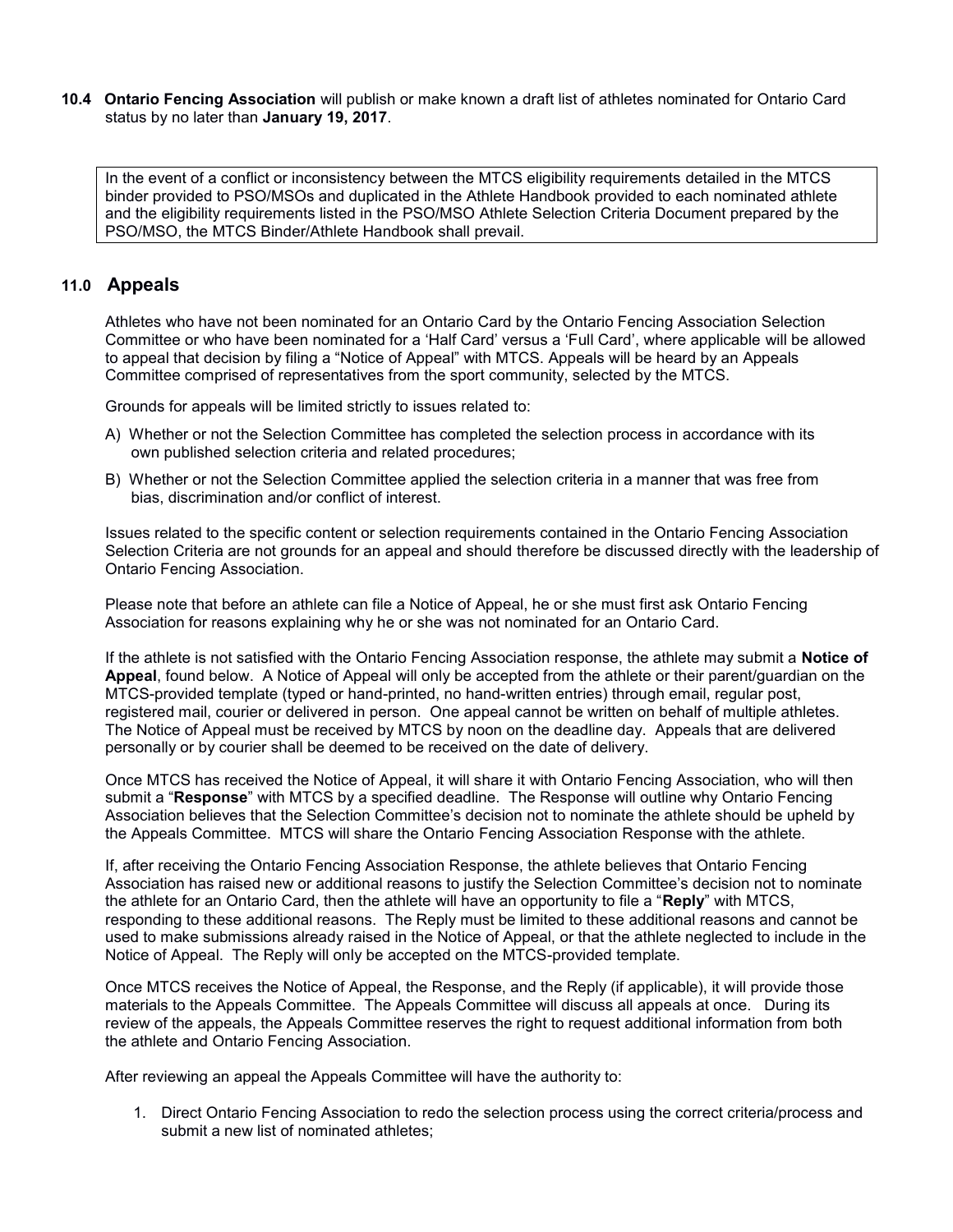- 2. Deny the appeal; or
- 3. Allow the appeal and nominate the appellant for carding status.

Once the Appeals Committee has reached its decision, it will contact the athlete and Ontario Fencing Association in writing to communicate its decision and the reasons therefore.

An athlete who has had his or her appeal denied is not permitted to submit a second appeal to the Appeals Committee on the same or different grounds.

**Note:** Ontario Fencing Association is encouraged to resolve disputes or disagreements informally with athletes who have not been nominated to avoid, wherever possible, formal appeals.

- **11.1** The deadline for athletes to submit an **"Athlete's Notice of Appeal**" to the Appeals Committee is January 30, 2017 at 12 noon
- **11.2** Appeals must be completed on the Notice of Appeal template below and will be directed to:

*Quest for Gold* Appeals Committee c/o Sport, Recreation and Community Programs Division Ministry of Tourism, Culture and Sport 777 Bay Street, 18<sup>th</sup> Floor Toronto ON M7A 1S5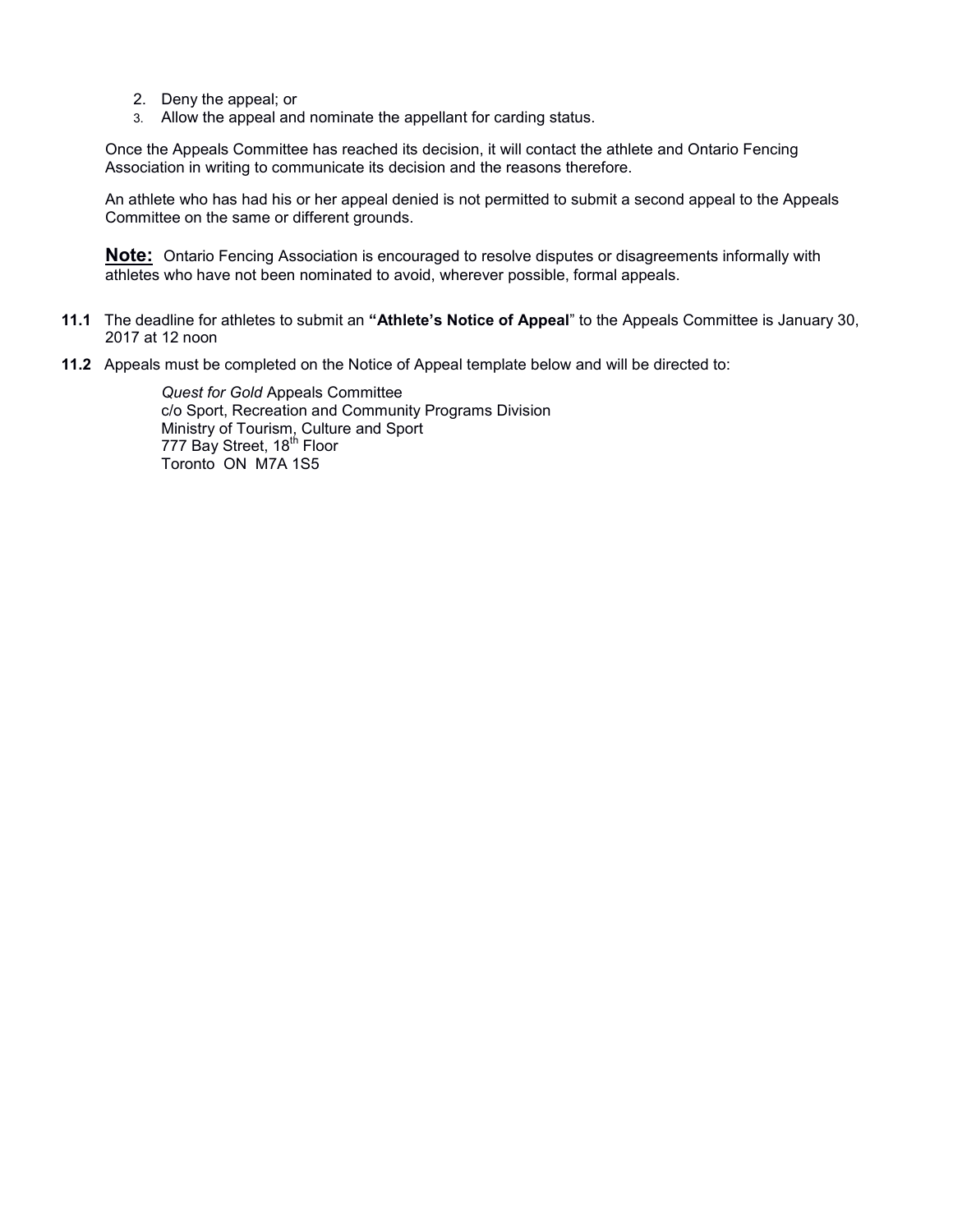# **2016-2017** *Quest for Gold* **– Ontario Athlete Assistance Program Athlete's Notice of Appeal Template**

The deadline for an athlete to submit an appeal to the Appeals Committee is 12 noon on January 30, 2017. Appeals will only be accepted on the MTCS-provided Notice of Appeal template. **Please refer to the appeals section of your PSO/MSO's Athlete Selection Criteria document prior to completing this form.**

**Return form to:** *Quest for Gold* **Appeals Committee c/o Ministry of Tourism, Culture and Sport Sport, Recreation and Community Programs Division 777 Bay Street, 18th Floor, Toronto ON M7A 1S5 Email: Scott.Cooper@ontario.ca**

Full Name

Address City

Postal Code **Phone** Phone **Email** 

Sport / PSO

# **Reason for Appeal (Check all that apply):**

Whether or not the PSO/MSO has completed the selection process in accordance with its own published selection criteria and related procedures;

Whether or not the PSO/MSO applied the section criteria in a manner that was free from bias, discrimination and/or conflict of interest.

## **Provide a two-line summary of the reason for the appeal:**

**In the space below, (continue on to next page as needed) provide the reasons communicated to you by your PSO/MSO as to why you were not nominated for an Ontario Card, and the date the information was provided. (Note: This Appeal will not be accepted unless it contains a response from your PSO/MSO.)**

Date of PSO response: